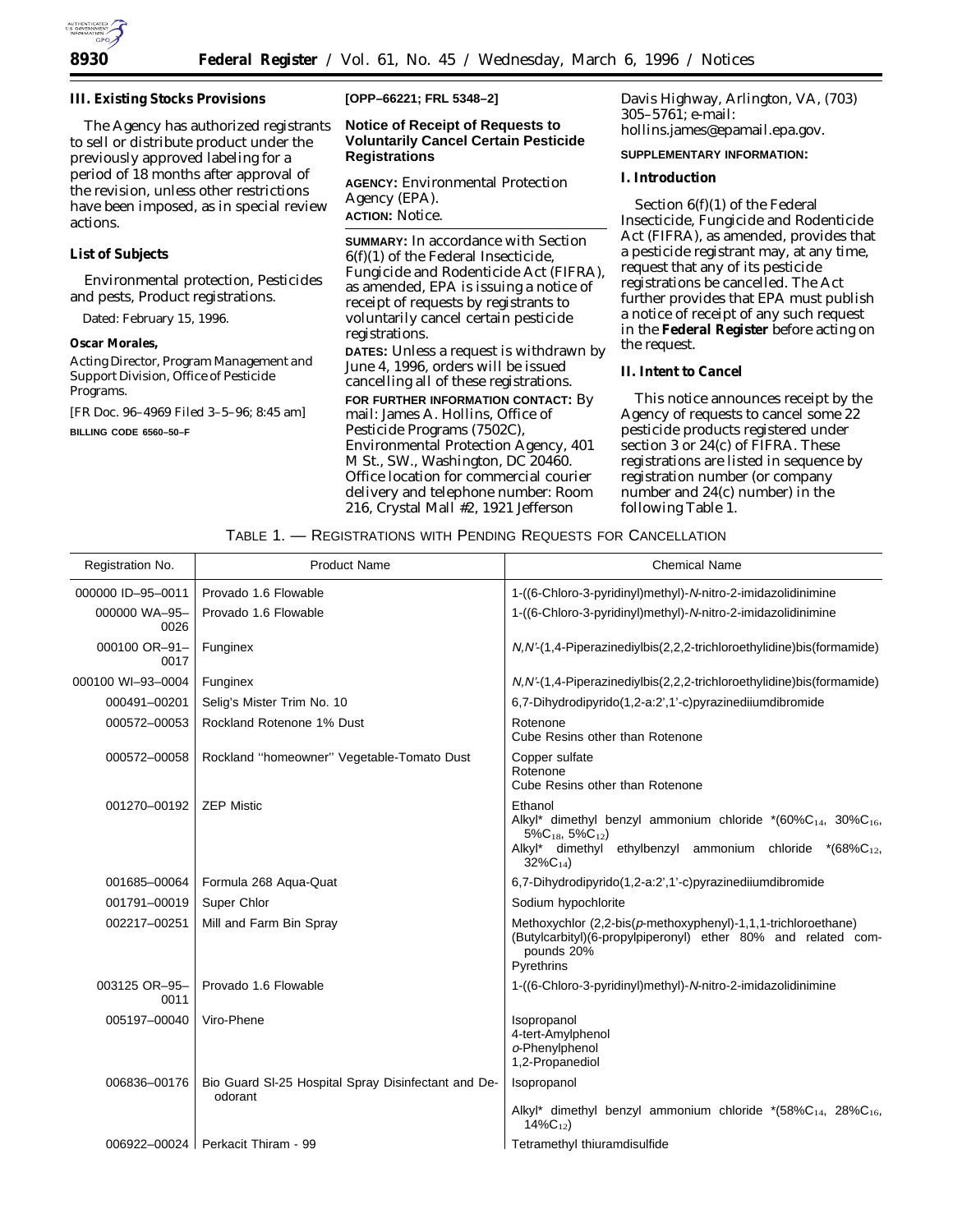## TABLE 1. — REGISTRATIONS WITH PENDING REQUESTS FOR CANCELLATION—Continued

| Registration No.      | <b>Product Name</b>                        | <b>Chemical Name</b>                                                                                                                                      |
|-----------------------|--------------------------------------------|-----------------------------------------------------------------------------------------------------------------------------------------------------------|
| 010182 MN-93-<br>0002 | Fusilade 2000 Herbicide                    | Butyl<br>$(R)$ -2- $(4-(5-(\text{trifluorometry})-2-\text{er}(\text{trifluorometry}))$<br>pyridinyl)oxy)phenoxy)propanoate                                |
| 010663-00011          | Yardman                                    | 6,7-Dihydrodipyrido(1,2-a:2',1'-c)pyrazinediiumdibromide                                                                                                  |
| 010807-00168          | Misty Accur Spray III Wasp & Hornet Killer | (5-Benzyl-3-furyl)methyl<br>$2,2$ -dimethyl-3- $(2-$<br>methylpropenyl)cyclopropanecarboxylate                                                            |
| 033955-00527          | Acme Pestroy 25% Methoxychlor              | Methoxychlor $(2,2-bis(\rho-methoxyphenyl)-1,1,1-trichloroethane)$                                                                                        |
| 034704-00759          | 1% Rotenone Dust                           | Rotenone<br>Cube Resins other than rotenone                                                                                                               |
| 036301-00009          | J-Chlor-2 Concentrate                      | Methoxychlor $(2,2-bis(p-methoxyphenyl)-1,1,1-trichloroethane)$                                                                                           |
| 064240-00012          | Combat Ant and Roach Killer III            | d-cis-trans-Allethrin<br>N-Octyl bicycloheptene dicarboximide<br>4-Chloro-alpha-(1-methylethyl)benzeneacetic<br>acid,<br>cyano(3-<br>phenoxyphenyl)methyl |

Unless a request is withdrawn by the registrant within 90 days of publication of this notice, orders will be issued cancelling all of these registrations. Users of these pesticides or anyone else desiring the retention of a registration should contact the applicable registrant directly during this 90-day period. The following Table 2 includes the names and addresses of record for all registrants of the products in Table 1, in sequence by EPA Company Number.

| TABLE 2. - REGISTRANTS REQUESTING VOLUNTARY CANCELLATION |  |
|----------------------------------------------------------|--|
|----------------------------------------------------------|--|

| <b>EPA</b><br>Com-<br>pany No. | Company Name and Address                                                                                           |
|--------------------------------|--------------------------------------------------------------------------------------------------------------------|
| 000100                         | Ciba-Geigy Corp., Box 18300, Greensboro, NC 27419.                                                                 |
| 000491                         | The Selig Chemical Industries, 840 Selig Dr., SW, Atlanta, GA 30378.                                               |
| 000572                         | Rockland Corp., 686 Passaic Ave., Box 809, West Caldwell, NJ 07007.                                                |
| 001270                         | ZEP Mfg. Co., Box 2015, Atlanta, GA 30301.                                                                         |
| 001685                         | The State Chemical Mfg. Co., 3100 Hamilton Ave., Cleveland, OH 44114.                                              |
| 001791                         | Savolite Inc., 10848 E. Marginal Way So., Seattle, WA 98168.                                                       |
| 002217                         | James Armbruster, Regulatory Services, PBI-Gordon, Agent For: PBI/Gordon Corp., Box 014090, Kansas City, MO 64101. |
| 003125                         | Bayer Corp., Agriculture Division, 8400 Hawthorn Rd., Box 4913, Kansas City, MO 64120.                             |
| 005197                         | Systems General, Inc., Box 152170, Irving, TX 75015.                                                               |
| 006836                         | Lonza Inc., 17-17 Rte 208, Fair Lawn, NJ 07410.                                                                    |
| 006922                         | Akzo Chemie America, 300 S. Riverside Plaza, Chicago, IL 60606.                                                    |
| 010182                         | Zeneca Ag Products, Box 15458, Wilmington, DE 19850.                                                               |
| 010663                         | Sentry Chemical Co., 1481 Rock Mountain Blvd., Stone Mountain, GA 30086.                                           |
| 010807                         | AMREP, Inc., 990 Industrial Dr., Marietta, GA 30062.                                                               |
| 033955                         | James Armbruster, Regulatory Services, PBI-Gordon, Agent For: PBI/gordon Corp., Box 014090, Kansas City, MO 64101. |
| 034704                         | Platte Chemical Co. Inc., c/o William M. Mahlburg, Box 667, Greeley, CO 80632.                                     |
| 036301                         | Degesch America, Inc., Houston Division, 14802 Park Almeda Drive, Box 451036, Houston, TX 77245.                   |
| 064240                         | Combat Insect Control Systems, c/o PS & RC, Box 493, Pleasanton, CA 94566.                                         |

# **III. Procedures for Withdrawal of Request**

Registrants who choose to withdraw a request for cancellation must submit such withdrawal in writing to James A. Hollins, at the address given above, postmarked before June 4, 1996. This written withdrawal of the request for cancellation will apply only to the applicable  $6(f)(1)$  request listed in this notice. If the product(s) have been subject to a previous cancellation action, the effective date of cancellation

and all other provisions of any earlier cancellation action are controlling. The withdrawal request must also include a commitment to pay any reregistration fees due, and to fulfill any applicable unsatisfied data requirements.

## **IV. Provisions for Disposition of Existing Stocks**

The effective date of cancellation will be the date of the cancellation order. The orders effecting these requested cancellations will generally permit a

registrant to sell or distribute existing stocks for 1 year after the date the cancellation request was received. This policy is in accordance with the Agency's statement of policy as prescribed in **Federal Register** No. 123, Vol. 56, dated June 26, 1991. Exceptions to this general rule will be made if a product poses a risk concern, or is in noncompliance with reregistration requirements, or is subject to a data callin. In all cases, product-specific